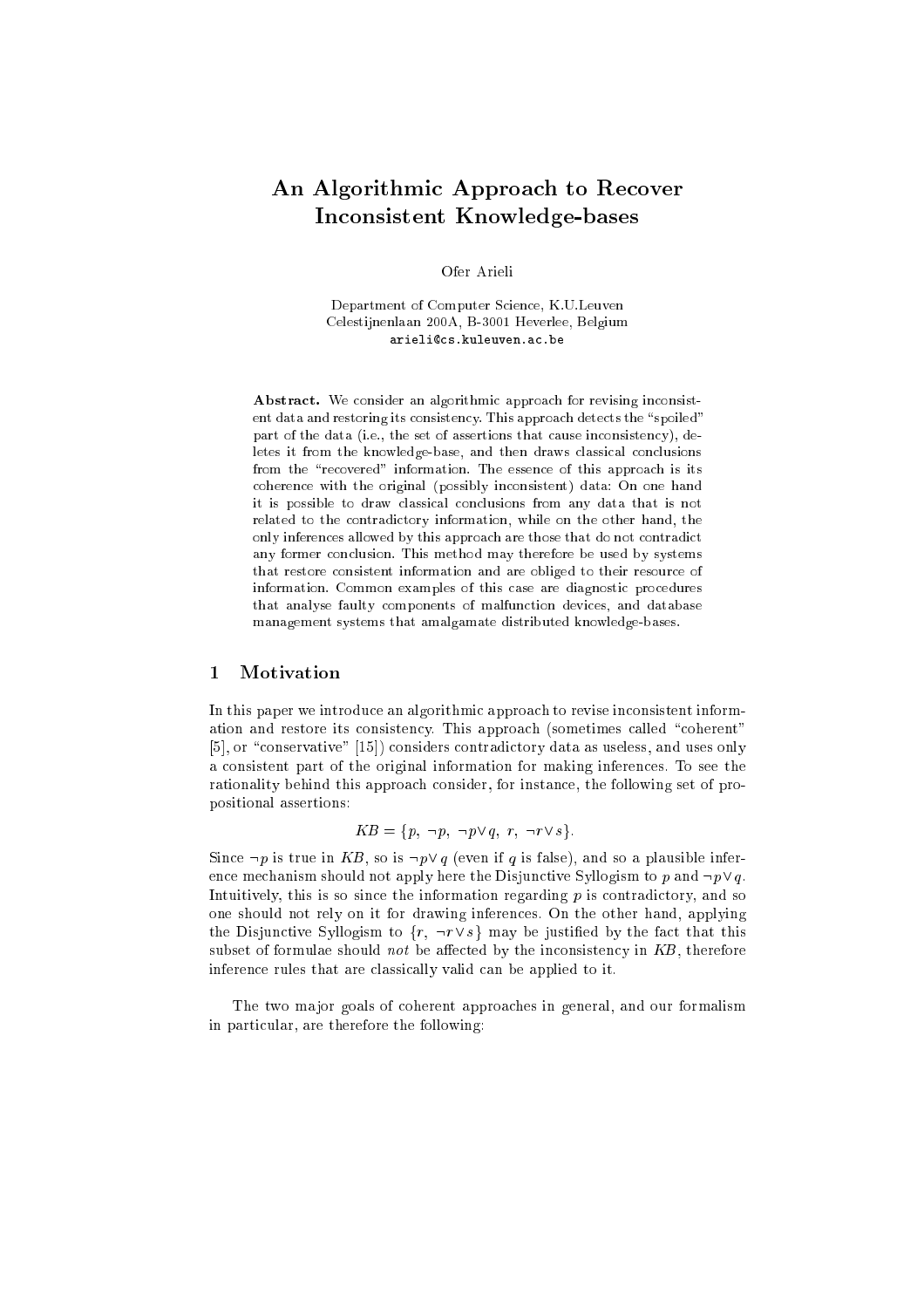- a) Detect and isolate "spoiled" parts of the knowledge-base, i.e.: Remove from the knowledge-base subsets of assertions that cause inconsistency,
- b) Draw classical conclusions in a non-trivial way from any data that is not related to the contradictory information. Such inferences should be semantically coherent with the original data, that is: Only inferences that do not contradict any previously drawn conclusions are allowed.

For achieving the goals above we consider an algorithmic approach that is based on a four-valued semantics [3, 4]. Using a multiple-valued semantics is a common way to overcome the shortcomings of classical calculus (see, e.g., [3, 6, 7,  $12–14$ ), and as we shall see in what follows, four-valued semantics is particularly suitable for our purpose.

A similar algorithmic approach for recovering stratied knowledge-base, which is also based on a four-valued semantics, was introduced in  $[1, 2]$ . Here we generalize and improve that approach in the sense that we consider a better search engine, and provide and algorithm that recovers *arbitrary* knowledge-bases rather than only stratied ones.

# 2 Background

#### 2.1 Belnap four-valued lattice

Our method is based on Belnap's well-known algebraic structure, introduced in [3, 4]. This structure consists of four truth values: the classical ones  $(t, f)$ , a truth value  $(\perp)$  that intuitively represents lack of information, and a truth value  $(T)$  that may intuitively be understood as representing contradictions. These four elements are simultaneously ordered in two distributive lattices. In one of them, denoted by  $L_4 = (\{t, f, \top, \bot\}, \leq_t), f$  is the  $\leq_t$ -minimal element, t is the  $\leq_t$ -maximal one, and  $\perp$ , T are two intermediate values that are incomparable. The partial order of this lattice may be intuitively understood as representing differences in the amount of  $truth$  of each element. In the other lattice, denoted by  $A_4 = (\lbrace t, f, \top, \bot \rbrace, \leq_k), \bot$  is the  $\leq_k$ -minimal element,  $\top$  is the  $\leq_k$ -maximal one, and  $t, f$  are two intermediate values. The partial order  $\leq_k$  of this lattice intuitively represents differences in the amount of  $knowledge$  (or information) that each element exhibits. We denote Belnap four-valued structure together with its two partial orders by  $\mathcal{FOUR}$  (see Figure 1).

As usual, we shall denote the  $\leq_t$ -meet and the  $\leq_t$ -join of  $\mathcal{FOUR}$  by  $\wedge$  and  $\vee$ , respectively. In addition, we shall denote by  $\neg$  the involution operation on  $\leq_t$ , for which  $\neg$ T = T and  $\neg$   $\bot$  =  $\bot$ .

#### 2.2 Knowledge-bases: syntax and semantics

The language we use here is the standard propositional one, based on the propositional constants t, f,  $\top$ ,  $\bot$ , and the connectives  $\vee$ ,  $\wedge$ ,  $\neg$  that correspond, respectively, to the join, meet, and the negation operations w.r.t.  $\leq_t$ . Atomic formulae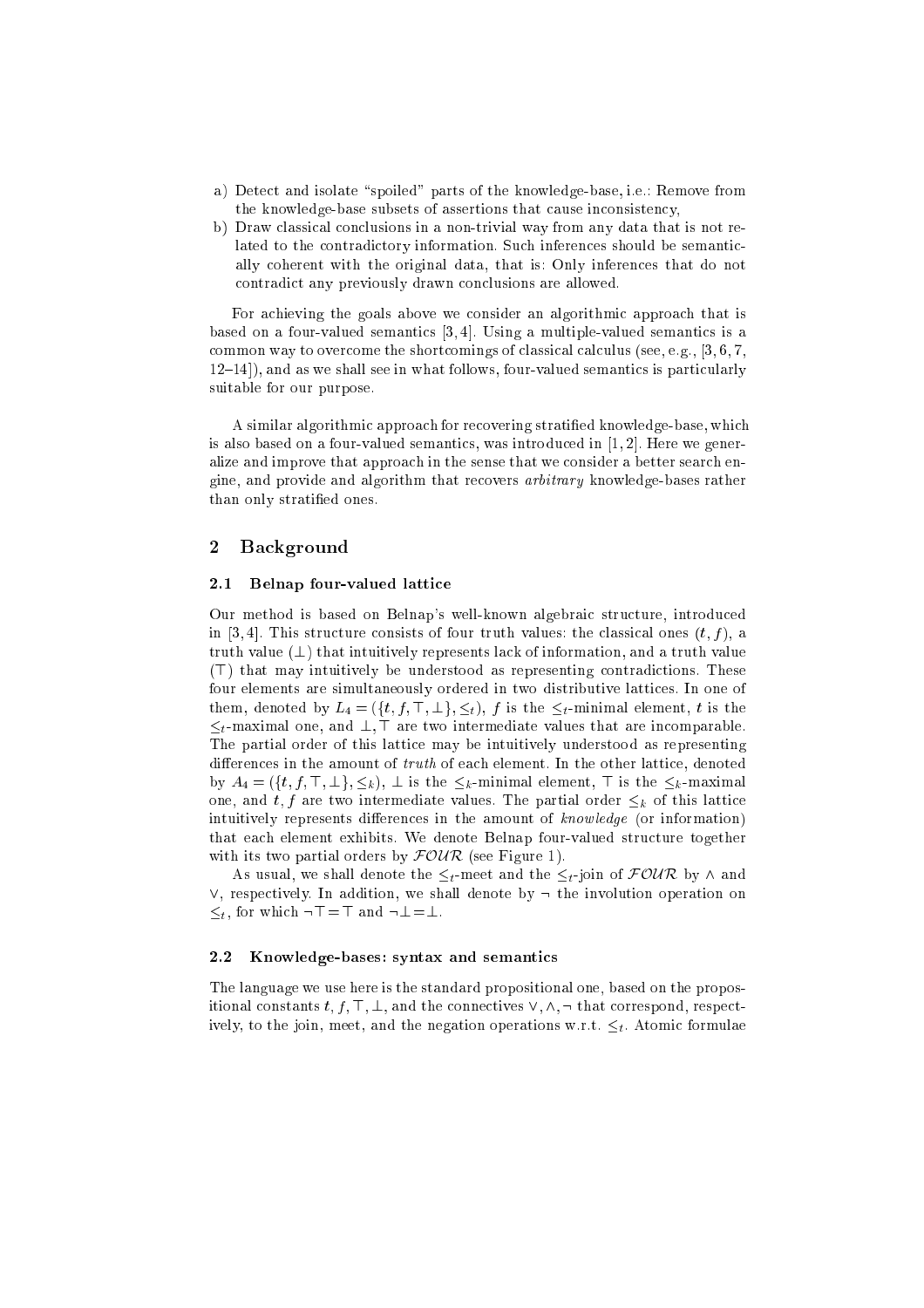

Fig. 1. Belnap lattice,  $\mathcal{FOUR}$ 

are denoted by  $p, q$ , literals (i.e., atomic formulae or their negations) are denoted by l, and complex formulae are denoted by  $\psi$ ,  $\phi$ . Given a set S of formulae, we shall write  $A(S)$  to denote the set of the atomic formulae that occur in S, and  $\mathcal{L}(S)$  to denote the set of the literals that occur in S (A and L denote, respectively, the set of atomic formulae and the set of literals in the language). The complement of a literal l is denoted by  $\overline{l}$ . An atomic formula  $p \in \mathcal{A}(S)$  is called a positive (negative) fact of S if  $p \in S$  ( $\neg p \in S$ ). The set of all the (positive and negative) facts in S is denoted by  $Facts(S)$ .

The various semantic notions are defined on  $FOUR$  as natural generalizations of similar classical ones: A *valuation*  $\nu$  is a function that assigns a truth value in  $FOWR$  to each atomic formula. Any valuation is extended to complex formulae in the obvious way. The set of the four-valued valuations is denoted by V. A valuation v satisfies  $\psi$  iff  $\nu(\psi) \in \{t, \top\}$ , t and  $\top$  are called the *designated* elements of  $FOWR$ . A valuation that satisfies every formula in a given set S of formulae is a model of  $S$ . A model of  $S$  will usually be denoted by  $M$  or  $N$ . The set of all the models of S is denoted by  $mod(S)$ .

The formulae that will be considered here are clauses, i.e.: disjunctions of literals. The following useful property of clauses is easily shown by an induction on the structure of clauses:

**Lemma 1.** Let  $\psi$  be a clause and  $\nu$  a valuation. Then  $\nu(\psi) \in \{t, \top\}$  iff there is some  $l \in \mathcal{L}(\psi)$  s.t.  $\nu(l) \in \{t, \top\}.$ 

A finite set of clauses is called a knowledge-base, and is denoted by KB. As the following lemma shows, representing formulae in a clause form does not reduce the generality.

**Lemma 2.** [1] For every formula  $\psi$  there is a finite set S of clauses such that for every valuation  $\nu$ ,  $\nu(\psi) \in \{\top, t\}$  iff  $\nu(\phi) \in \{\top, t\}$  for every  $\phi \in S$ .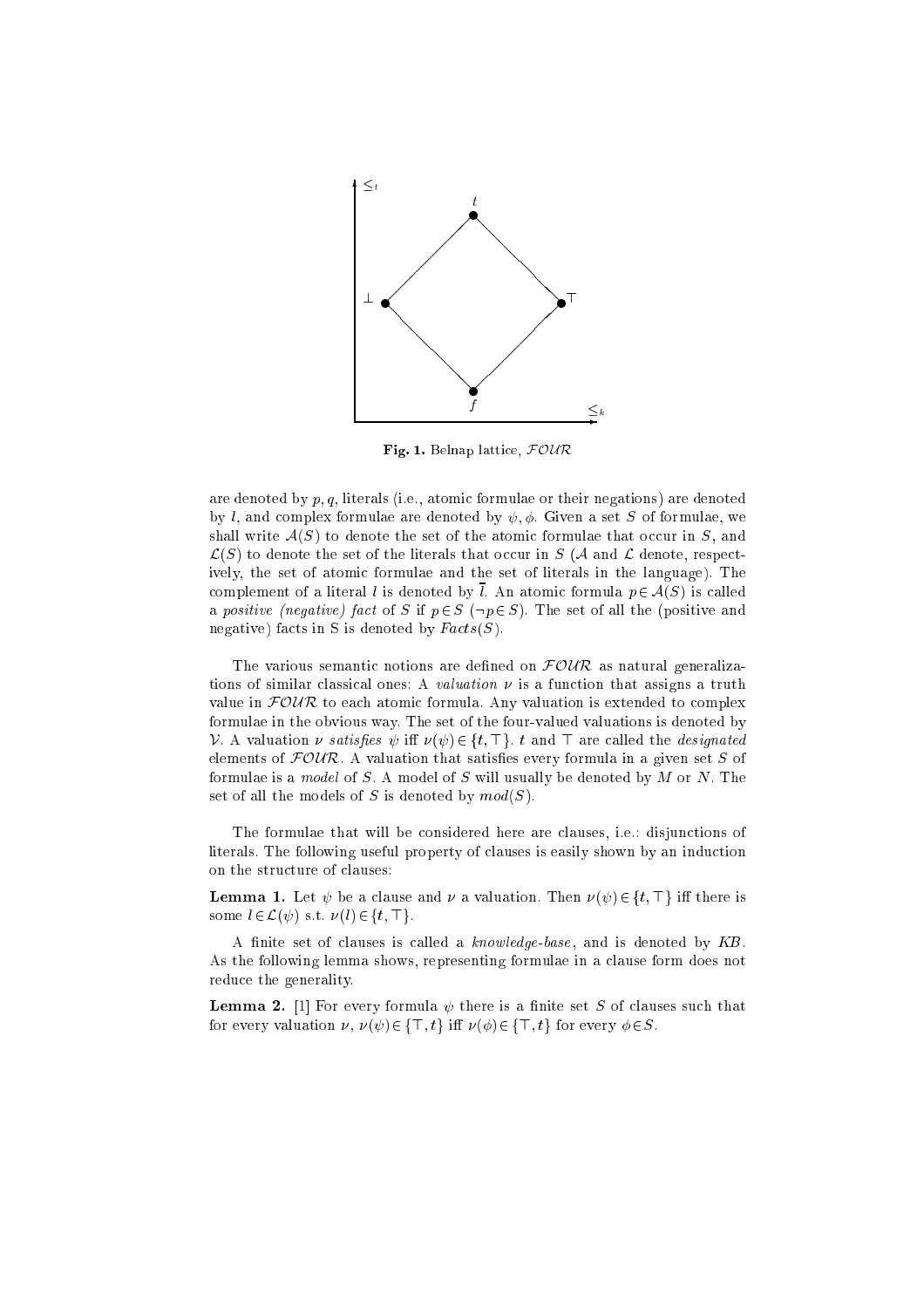Given a certain knowledge-base KB, we consider the  $\leq_k$ -minimal elements in  $mod(KB)$ . These models reflect the intuition that one should not assume what is not really represented in KB.

**Definition 1.** Let  $\nu_1, \nu_2 \in \mathcal{V}$ .

- a)  $\nu_1$  is k-smaller than  $\nu_2$  iff for every atom p,  $\nu_1(p) \leq_k \nu_2(p)$ .
- b)  $\nu \in mod(KB)$  is a k-minimal model of KB if there is no other model of KB that is k-smaller than  $\nu$ .

Example 1. Consider the following knowledge-base:

$$
\mathcal{KB} = \{p, \neg q, \neg p \lor q, \neg p \lor h, q \lor r \lor s, q \lor \neg r \lor \neg s, h \lor r, h \lor s\}
$$

The (k-minimal) models of  $KB$  are given in Table 1 below. We shall use  $KB$  for the demonstrations in the sequel.

| Model No.                       | $\boldsymbol{p}$ | q          | $\boldsymbol{h}$ | $\overline{r}$                        | $\boldsymbol{S}$                        | $k$ -minimal |
|---------------------------------|------------------|------------|------------------|---------------------------------------|-----------------------------------------|--------------|
| $M_1$                           | $\overline{t}$   |            | $\bar{t}$        | $\perp$                               |                                         | $^{+}$       |
| $M_2 - M_4$                     | $\bar{t}$        |            | $\overline{t}$   |                                       | $\overline{f},t,\top$                   |              |
| $\overline{M_5 - M_{16}}$       | $\boldsymbol{t}$ |            | $\overline{t}$   | $f, t, \top$                          | $\overline{\bot, f, t}, \top$           |              |
| $\overline{M_{17}-M_{32}}$      | $\boldsymbol{t}$ |            | T                | $\bot, f, \overline{t, \top}$         | $\perp, f, t, \top$                     |              |
| $M_{33}$                        | T                |            | $\perp$          | $\overline{t}$                        |                                         | $\! +$       |
| $M_{34}$                        | T                | $\ddot{f}$ | I                |                                       | $\boldsymbol{t}$                        | $^{+}$       |
| $M_{35}$                        | Τ                |            | T                | T                                     | Τ                                       |              |
| $M_{36}$                        | T                |            | $\overline{f}$   | $\boldsymbol{t}$                      |                                         |              |
| $\overline{M_{37}-M_{38}}$      | T                |            | $\overline{f}$   | T                                     | $t,\overline{\top}$                     |              |
| $M_{39}$                        | Τ                |            | $\boldsymbol{t}$ | $\overline{\bot}$                     | Τ                                       | $^{+}$       |
| $M_{40}$                        | T                |            | $\boldsymbol{t}$ | $\overline{f}$                        | $\boldsymbol{t}$                        | $^{+}$       |
| $M_{41}$                        | T                |            | $\overline{t}$   | f                                     | T                                       |              |
| $\overline{M}_{42}$             | T                |            | $\boldsymbol{t}$ | $\boldsymbol{t}$                      | f                                       | $^{+}$       |
| $\overline{M}_{43}$             | T                |            | $\bar{t}$        | $\boldsymbol{t}$                      |                                         |              |
| $M_{44}$                        | T                |            | $\boldsymbol{t}$ | T                                     |                                         | $^{+}$       |
| $\overline{M}_{45}$ – $M_{47} $ | T                |            | $\overline{t}$   | T                                     | $\overline{f,t},\top$                   |              |
| $M_{48}$                        | T                |            | T                | $\perp$                               |                                         |              |
| $\overline{M}_{49}$ – $M_{50}$  | T                |            | Τ                | $\boldsymbol{f}$                      | $t, \top$                               |              |
| $M_{51} - M_{52}$               | T                | f          | T                | $\overline{t}$                        | f, T                                    |              |
| $M_{53} - M_{56}$               | T                |            | Τ                | Τ                                     | $\bot, f, t, \top$                      |              |
| $\overline{M}_{57}$             | T                |            | $\perp$          | $\boldsymbol{t}$                      | $\boldsymbol{t}$                        | $^{+}$       |
| $M_{58}$                        | T                |            | $\perp$          | $\bar{t}$                             | Ŧ                                       |              |
| $M_{59} - M_{60}$               | T                |            | I                | Τ                                     | $t, \top$                               |              |
| $M_{61} - M_{64}$               | Τ                |            | $\overline{f}$   | $t, \top$                             | $t, \top$                               |              |
| $\overline{M_{65}-M_{80}}$      | T                |            | $\boldsymbol{t}$ | $\bot,f,t,\top\,\vert\,\bot,f,t,\top$ |                                         |              |
| $\overline{M}_{81}$ – $M_{96}$  | T                | Τ          | T                |                                       | $\bot, f, t, \top   \bot, f, t, \top  $ |              |

Table 1. The ( $k$ -minimal) models of  $KB$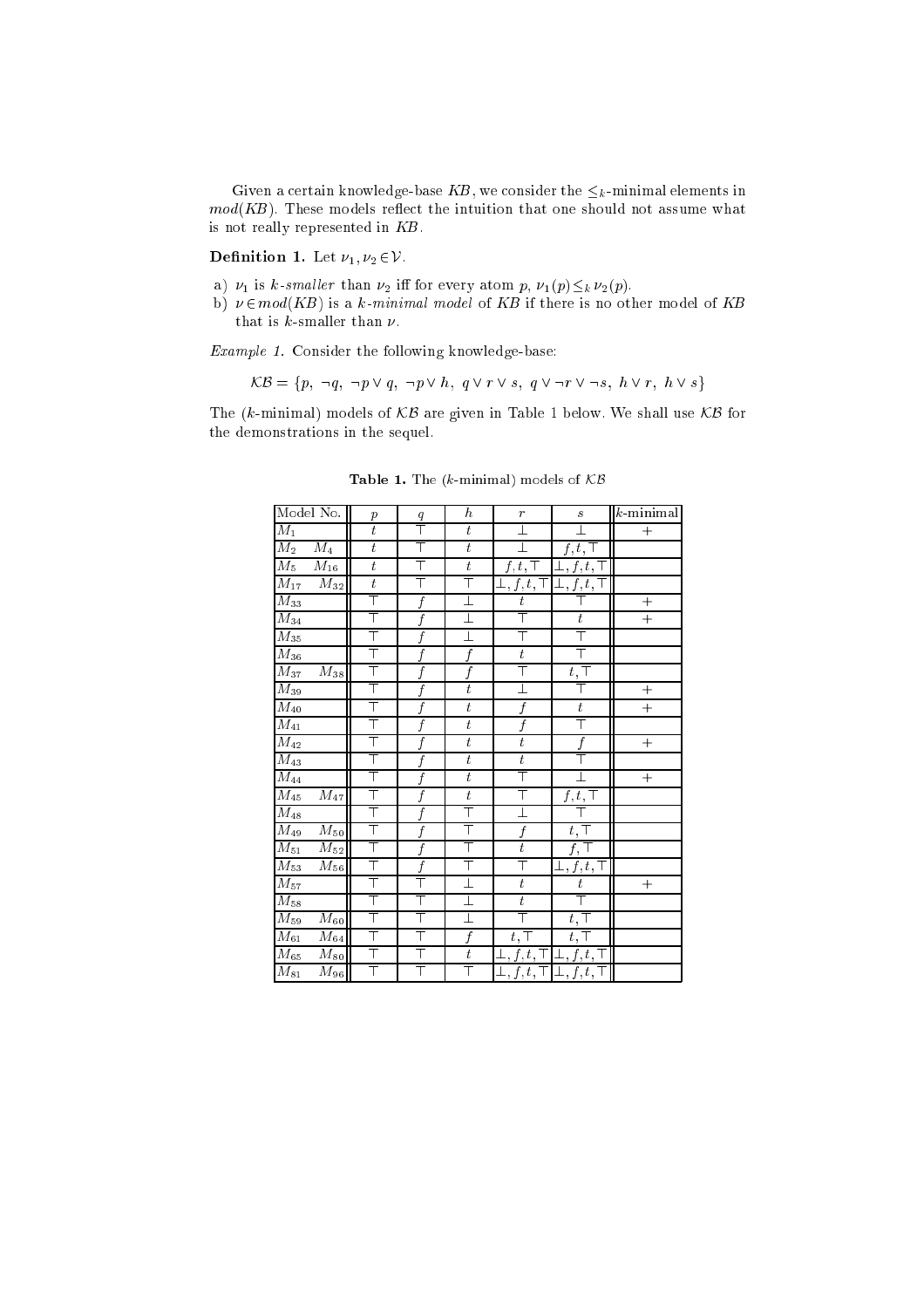The k-minimal models of KB will have an important role in the recovery process of KB. This may be justified by the fact that as long as one keeps the amount of information as minimal as possible, the tendency of getting into con
icts decreases.

#### 2.3 Recovered knowledge-bases

**Definition 2.** Let  $\nu \in V$ . Denote:  $I(\nu) = \{p \in A \mid \nu(p) = \top\}$ . Usually we shall be interested in the assignments of  $\nu$  w.r.t. a specific knowledge-base. In such cases we shall consider the following set:  $I(\nu, KB) = \{p \in A(KB) \mid \nu(p) = \top\}.$ 

As we have noted above, by "recovering a knowledge-base" we mean to turn it (in a plausible way) to a consistent one. That is:

**Definition 3.** A valuation  $\nu$  is *consistent* if  $I(\nu) = \emptyset$ . A knowledge-base is consistent if it has a consistent model.

**Proposition 1.** [1, 2] A knowledge-base is consistent iff it is classically consistent.

The recovery process is based on the following notion:

**Definition 4.** A recovered knowledge-base  $KB'$  of a knowledge-base  $KB$  is a subset of KB with a consistent model M' s.t. there is a (not necessarily consistent) model M of KB, for which  $M'(p) = M(p)$  for every  $p \in A(KB')$ .

*Example 2.* The set  $\{p\}$  is a recovered knowledge-base of  $KB_1 = \{p, q, \neg q\}$ , but it is not a recovered knowledge-base of  $KB_2 = \{p, \neg p\}$ . This example demonstrates the fact that in order to recover a given inconsistent knowledge-base, it is *not sufficient* to find some of its (maximal) consistent subset(s), but it is necessary to ensure that the subset under consideration would semantically correspond to the original, inconsistent data; In our case,  $\{p\}$  does not recover  $KB_2$  even though it is a classically consistent subset of  $KB_2$ , just because of the fact that this set contradicts an information  $(\neg p)$  that is explicitly stated in the original knowledge-base. Therefore, the "semantical correspondence" property is not preserved in this case.<sup>1</sup>

Given an inconsistent knowledge-base  $KB$ , the idea is to choose one of its recovered knowledge-bases and to treat this set as the relevant knowledge-base for deducing classical inferences. Next we show that the set of recovered knowledgebases of KB may be easily constructed from the set of its models:

**Definition 5.** Let  $\nu \in \mathcal{V}$ . The set that is associated with  $\nu$  is defined as follows:

$$
KB_{\nu} = \{ \psi \in KB \mid \nu(\psi) = t \text{ and } \mathcal{A}(\psi) \cap I(\nu, KB) = \emptyset \}.
$$

 $^\circ$  Keeping this "semantical correspondence" to the original information is one of the main differences between the present formalism and some other formalisms for restoring consistency (see, e.g., [5, 6, 9]).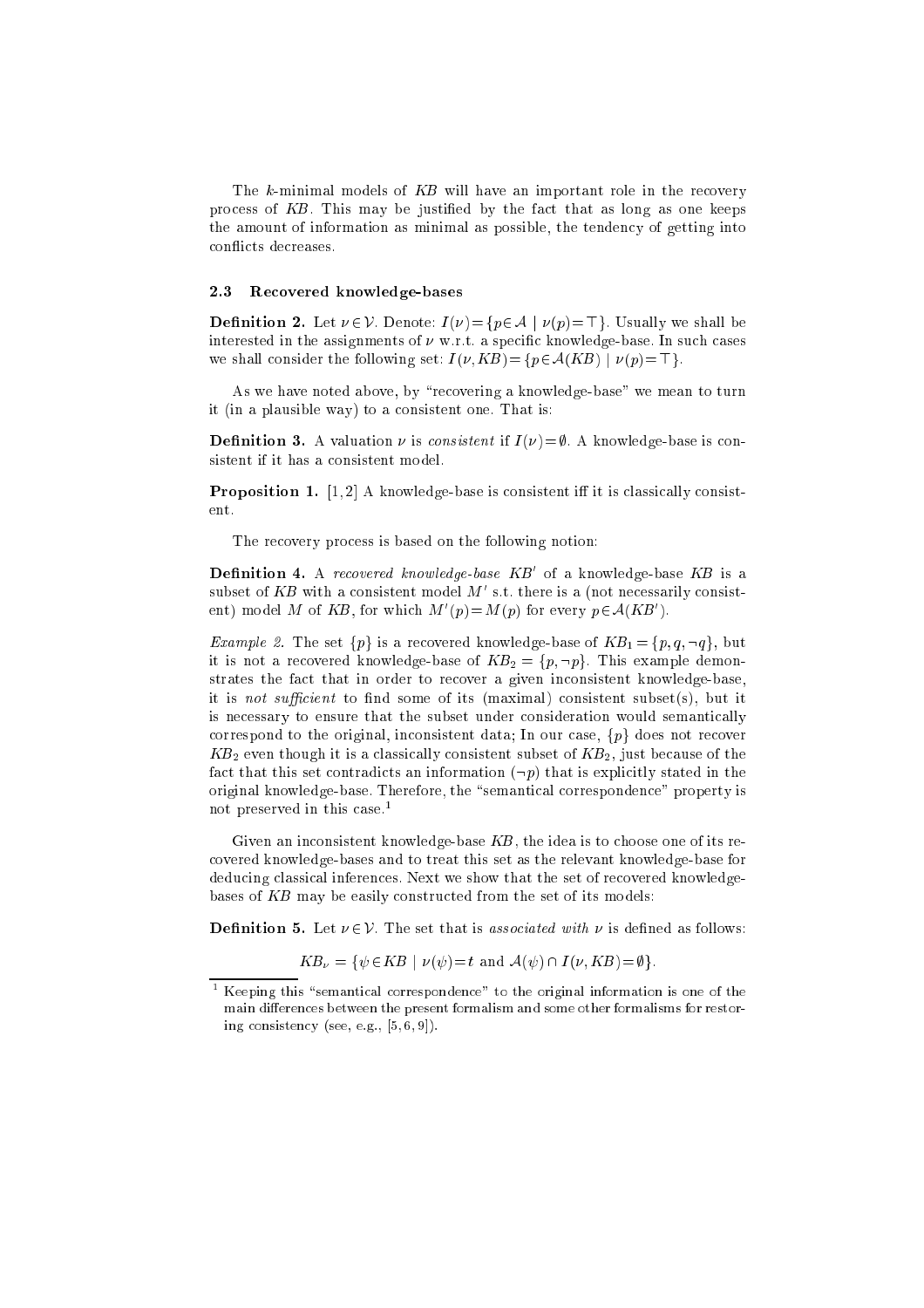The set  $KB<sub>v</sub>$  corresponds to the (maximal) fragment of KB that can be interpreted in a consistent way by  $\nu$ . Elimination of pieces of "inadequate" information in order to get a more "robust" representation of the "intended" knowledge is a common method in belief revision and argumentative reasoning (see, e.g.,  $[5, 6, 9]$ .

**Proposition 2.** [1] Every set that is associated with a model of  $KB$  is a recovered knowledge-base of KB.

Proposition 2 implies that usually there will be a lot of ways to recover a given inconsistent knowledge-base. By what we have noted above, plausible candidates of being the "best" recovered knowledge-base of  $KB$  would be those sets that are associated with some  $k$  minimal model of  $KB$   $^2$ 

**Definition 6.** A set  $S \subseteq KB$  is a preferred recovered knowledge-base of KB if it is a maximal set that is associated with some  $k$ -minimal model of  $KB$ .

Example 3. Consider again the knowledge-base KB of Example 1. In the notations of Table 1, the subsets of  $KB$  that are associated with its k-minimal models are the following:

 $\mathcal{KB}_{M_1} = \{p, \neg p \vee h, h \vee r, h \vee s\},\$  $KB_{M_{33}} = {\neg q, h \vee r},$  $KB_{M_{34}} = {\neg q, h \vee s}$ ,  $KB_{M_{39}} = {\neg q, h \vee r},$  $\mathcal{KB}_{M_{40}} = {\neg q, q \lor r \lor s, q \lor \neg r \lor \neg s, h \lor r, h \lor s},$  $\mathcal{KB}_{M_{42}} = \{\neg q, q \lor r \lor s, q \lor \neg r \lor \neg s, h \lor r, h \lor s\},\$  $KB_{M_{44}} = {\neg q, h \vee s},$  $KB_{M_{57}} = \{h \vee r, h \vee s\}.$ 

Thus, the preferred recovered knowledge-bases are  $K\mathcal{B}_{M_1}$  and  $K\mathcal{B}_{M_{40}} = K\mathcal{B}_{M_{42}}$ .

# 3 Recovery of inconsistent knowledge-bases

In this section we introduce an algorithm for recovering inconsistent knowledgebases, and consider some of its properties.

**Definition 7.** Let KB be a knowledge-base, and let  $\nu$  be a four-valued partial valuation defined on (a subset of)  $A(KB)$ . The *dilution* of KB w.r.t.  $\nu$  (notation:  $KB \downarrow \nu$ ) is constructed from KB by the following transformations:

- 1. Deleting every  $\psi \in KB$  that contains either t, T, or a literal l s.t.  $\nu(l) \in \{t, \top\},$
- 2. Removing from every formula that remains in KB every occurrence of  $f, \perp$ , and every occurrence of a literal l such that  $\nu(l) \in \{f, \perp\}.$

<sup>2</sup> See [2] for some other preference criteria for choosing recovered knowledge-base.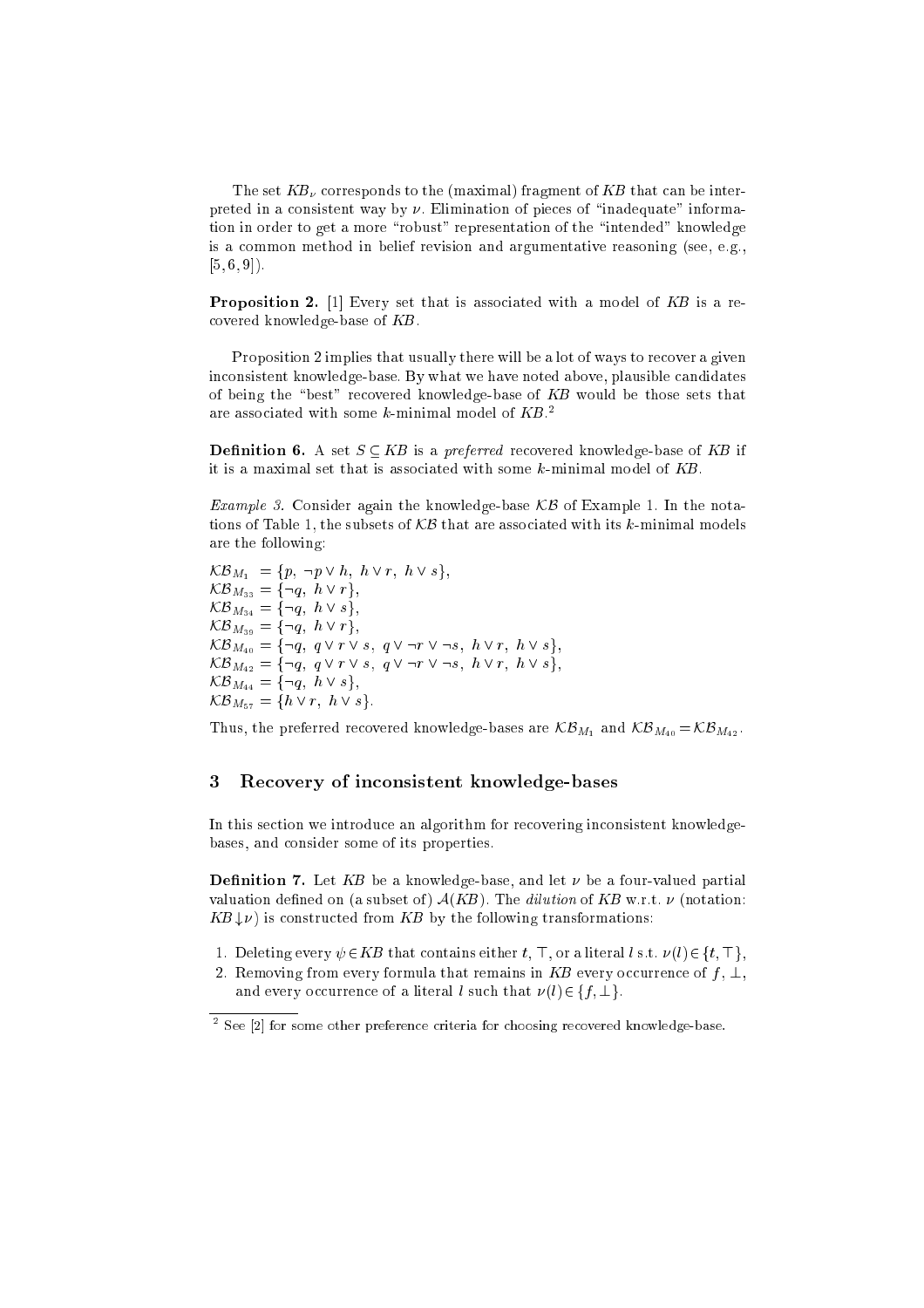The intuition behind the dilution process resembles, in a way, that of the Gelfond–Lifschitz transformation  $[8]$ : Any data that has no effect on the rest of the process is eliminated. Thus, for instance, if a literal l in a formula  $\psi$  is assigned a designated value, then Lemma 1 assures that eventually  $\psi$  would also have a designated value, no matter what would be the values of the elements in  $\mathcal{L}(\psi) \setminus \{l\}$ . Hence, these elements can be disregarded in the rest of the construction, as indeed indicated by item (1) of Definition 7. The rationality behind item  $(2)$  of the same definition is similar.

Figure <sup>2</sup> contains <sup>a</sup> pseudo-code of the recovery algorithm. <sup>3</sup> <sup>4</sup> As we show in Theorems 1 and 2 below, given a certain knowledge-base KB as an input, the algorithm provides the valuations needed for constructing the preferred recovered knowledge-bases of KB.

It is easy to verify that the algorithm indeed halts for every knowledge-base. This is so since knowledge-bases are finite, and since for every set  $S$  of clauses and every partial valuation  $\nu$  on  $\mathcal{A}(S)$ , we have that  $\mathcal{A}(S \downarrow \nu) \subset \mathcal{A}(S)$ .

Example 4. Figure <sup>3</sup> below demonstrates the execution of the algorithm on the knowledge-base  $KB$  of the canonical example (1 and 3). In this figure we denote by  $p: x$  the fact that an atom p is assigned a value x.

In the notations of Table 1, the two leftmost paths in the tree of Figure 3 produce the  $k$ -minimal model  $M_1$ , and the other paths produce the  $k$ -minimal models  $M_{40}$  and  $M_{42}$ .<sup>5</sup> As noted in Example 3, these are exactly the models with whom the preferred recovered knowledge-bases of  $KB$  are associated. By Theorem 2, these are all the preferred recovered knowledge-bases of  $KB$ .

**Proposition 3.** Let  $\nu$  be a four-valued valuation produced by the algorithm of Figure 2 for a given knowledge-base KB. Then  $\nu$  is a model of KB.

**Proof:** Let  $\psi \in KB$ . By Definition 7 and the specifications of the algorithm in Figure 2, it is obvious that at some stage of the algorithm  $\psi$  is eliminated from the set of clauses as a result of a dilution on this set. Note that a formula cannot be eliminated by successively removing every literal of it according to condition  $(2)$  of Definition 7, since the last literal that remains must be assigned a designated value. Thus there must be some  $l \in \mathcal{L}(\psi)$  that is assigned a designated value. By Lemma 1, then,  $\nu(\psi) \in \{t, \top\}$ , and so  $\nu \in mod(KB)$ .

 $^\circ$  The first parameter of the first call to <code>kecover</code> is the dilution of  $\mathit{KB}$  w.r.t. the empty valuation. This is so in order to take care of the propositional constants that appear in KB (for instance, if  $p \lor f \in KB$  then  $p \in KB \downarrow \emptyset$ ).

<sup>4</sup> If the knowledge-base under consideration contains clauses that are logically equivalent to f or  $\perp$  (e.g.,  $f \vee \perp$ ), then in  $KB \downarrow \emptyset$  such clauses will become empty. One can easily handle such degenerated cases by adding to the algorithm a line that terminates its execution once an empty clause is detected.

<sup>5</sup> Later on we shall take care of the redundancy.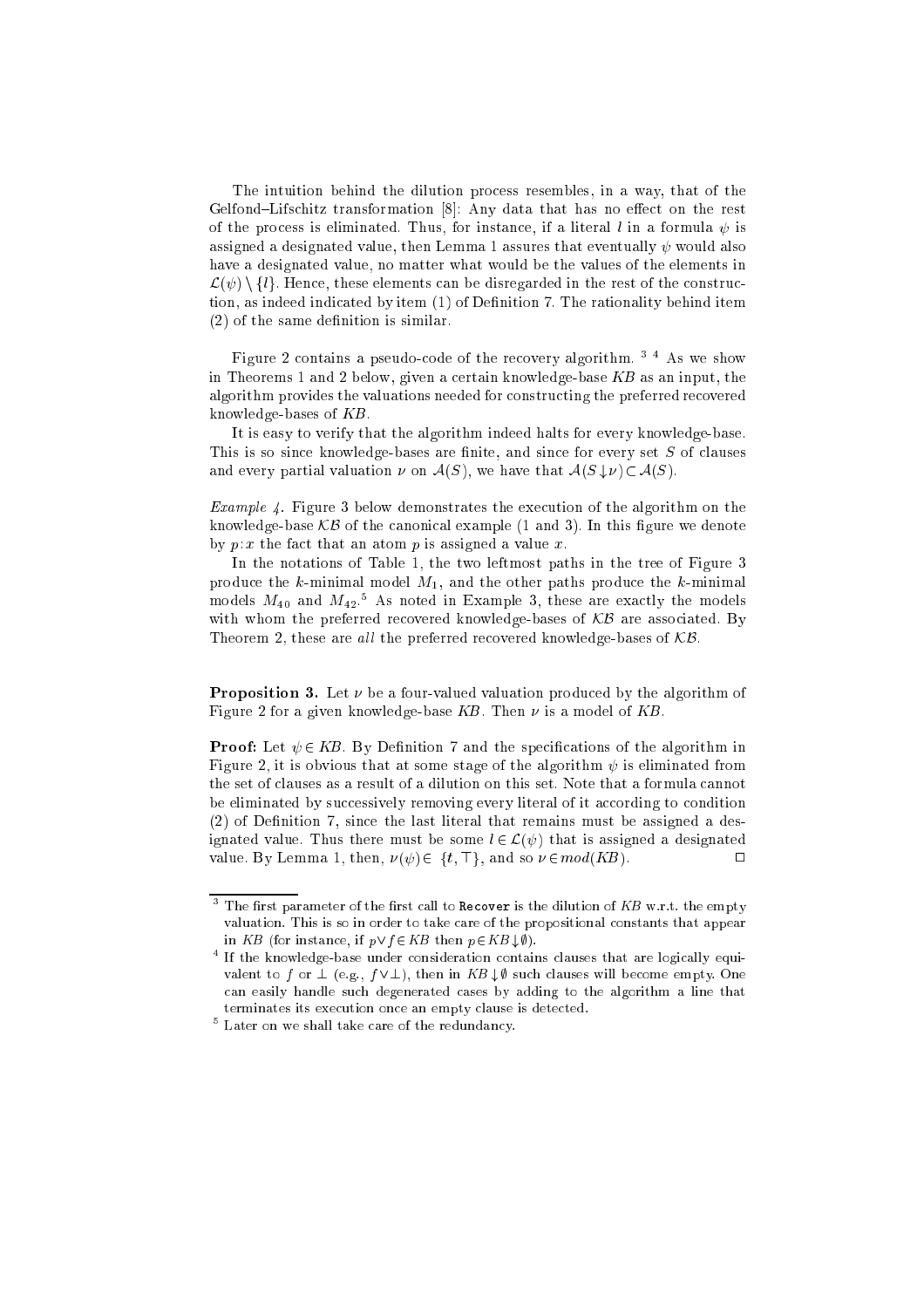```
input: A knowledge-base KB.
\texttt{Mods} = \texttt{Recover}(\texttt{KB} \downarrow \emptyset, \emptyset);do (\forall M \in Mods) {
    KB_M = \{\psi \in KB \ | \ \neg \exists p \in \mathcal{A}(KB) \text{ such that } M(p) = \top\};output(KB_M);
\}procedure Recover(S,\nu)
/* S = a finite set of clauses, \nu = the valuation constructed so far */
f
    if (S == \emptyset) then return(\nu) /* \nu is a k-minimal model of KB */
    pos = {p \in \mathcal{A}(S) | p \in S}; /* the positive facts in S */
    neg = \{p \in \mathcal{A}(S) \mid \neg p \in S \}; /* the negative facts in S */
    if (pos \cup neg == \emptyset) {
           do (\forall p \in A(S)) {
                 pick p;
                 if (p \in \mathcal{L}(S)) then Recover(S \cup {p}, \nu);
                 if (\neg p \in \mathcal{L}(S)) then Recover(S \cup {\neg p}, \nu);
           \mathcal{E}\mathcal{E}do (\forall p \in (pos \cap neg)) {
          pick p;
           \mu(p) = \top;S = S \downarrow \mu;
           do (Vq \neq p such that q \in A(S) \ A(S ))
                \mu(q) = \perp;<code>Recover(S</code> , \nu \cup \mu);
     \mathcal{E}do (\forall p \in (pos \cup neg) \setminus (pos \cap neg)) {
          pick p;
           if (p \in pos) then \mu(p) = t else \mu(p) = f;
           S = S \downarrow \mu;
           do (Vq \neq p such that q \in A(S) \ A(S ))
                \mu(q) = \perp;<code>Recover</code> (S , \nu \cup \mu);
    \left\{ \right\}
```
Fig. 2. An algorithm for recovering knowledge-bases

<sup>g</sup>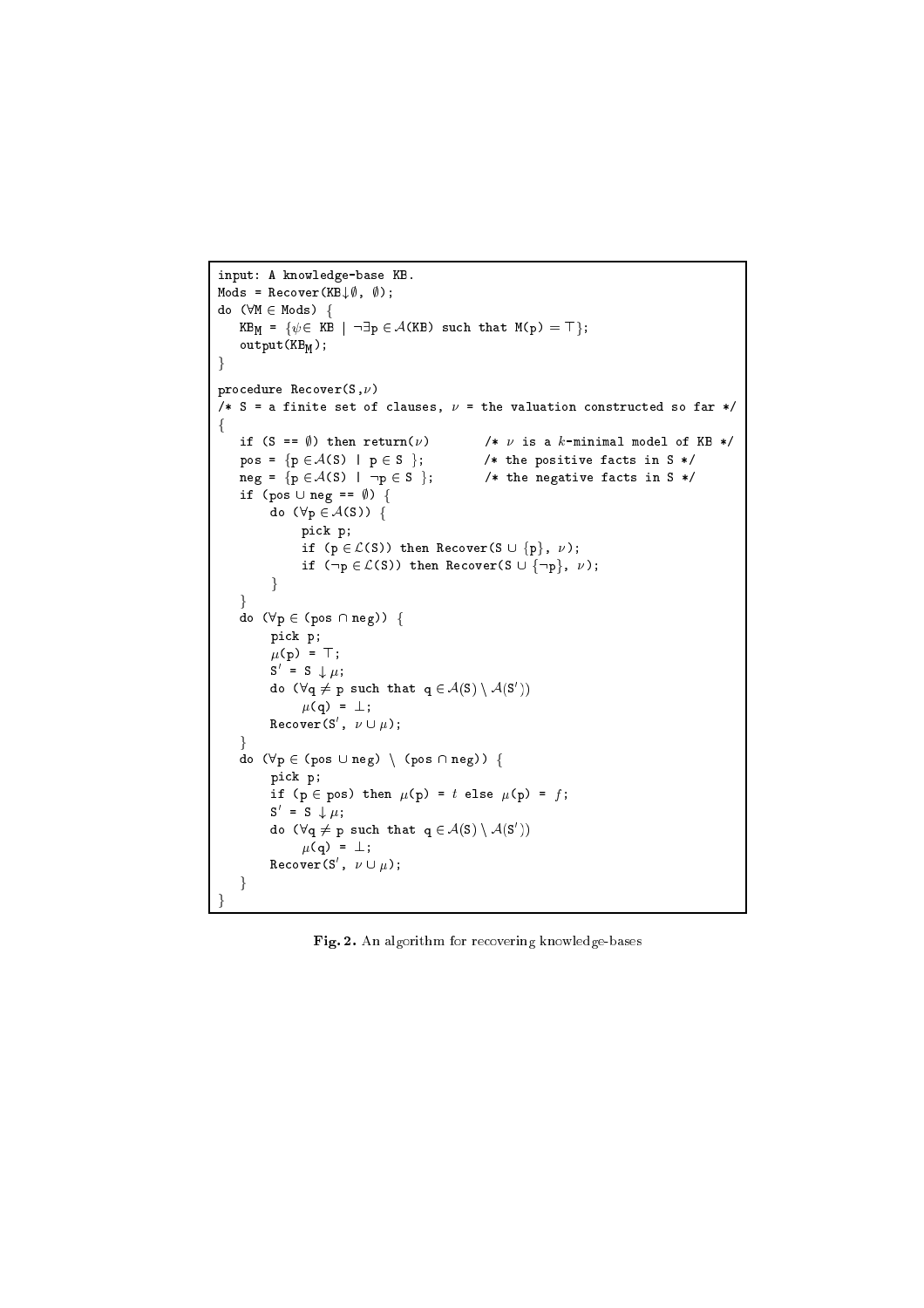

Fig. 3. Execution of the algorithm w.r.t. the canonical example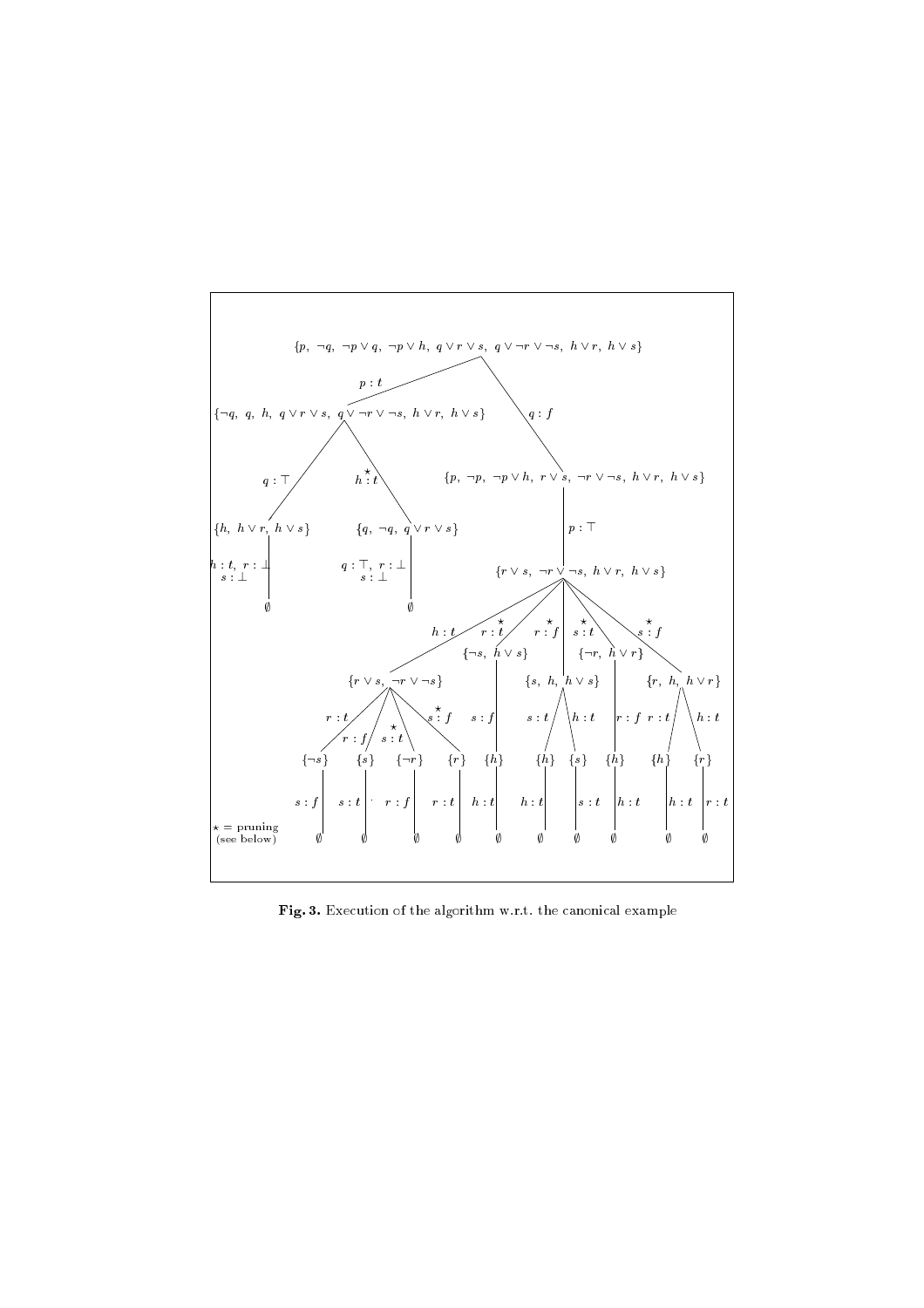The next proposition indicates that the valuations produced by the algorithm of Figure 2 assign designated truth values only to a minimal amount of literals (no more literals than what is really necessary for providing a model for  $KB$ ). In a sense, this means that a minimal amount of knowledge (or belief) is assumed.

**Proposition 4.** Let  $\nu$  be a four-valued valuation produced by the algorithm of Figure 2 for a given knowledge-base  $KB$ . Then  $\nu$  is a *choice function* on  $KB$ : For every  $\psi \in KB$  there is exactly one literal  $l \in \mathcal{L}(\psi)$  s.t.  $\nu(l)$  is designated.

Proof: The proof is by an easy inspection on the execution of the algorithm. Consider some  $\psi \in KB$ . Suppose that it is eliminated at the *i*-th inductive call to Recover. Then all the literals  $l \in \mathcal{L}(\psi)$  for which  $\nu(l)$  is defined until the *i*-th recursive call to Recover has the property that  $\nu(l)=f$  (otherwise  $\psi$  would have already been eliminated). Then there is some  $l \in \mathcal{L}(\psi)$  (which is chosen during the *i*-th execution of Recover), for which  $\nu(l) \in \{t, \top\}$ , and after the next dilution  $\psi$  is eliminated, i.e.: all the rest of the literals in  $\mathcal{L}(\psi)$  are assigned  $\bot$ . It follows, then, that every clause has a unique literal that is assigned a designated value by  $\nu$ .

Here is another evidence to the fact that only a minimal knowledge is assumed by the valuations produced by our algorithm:

**Theorem 1.** Let  $\nu$  be a four-valued valuation produced by the algorithm of Figure 2 for a given knowledge-base KB. Then  $\nu$  is a k-minimal model of KB.

**Proof:** First, by Proposition 3,  $\nu$  is a model of KB. It remains to show, then, that  $\nu$  is a k-minimal among the models of KB. For that consider the following set of knowledge-bases:

$$
KB_0 = KB \downarrow \emptyset, \qquad KB_{i+1} = KB_i \downarrow \nu_i
$$

where  $\nu_i$   $(i \geq 0)$  is the partial valuation determined during the *i*-th recursive call to recover." Now, let us first assume that there is at least one (positive or negative) fact in KB (i.e., there is a literal  $l \in \mathcal{L}(KB)$  s.t.  $l \in KB$ ). We show that  $\nu$  is a k-minimal model of KB by an induction on the number n of the recursive calls to Recover that are required for creating  $\nu$ .

- ${ -n=0: \nu_0 \text{ may assign } \top \text{ only to a literal } l \text{ s.t. } l \in KB \text{ and } l \in KB, \text{ while all the } \top \text{ is the same.}$ other elements in  $A(KB)$  are assigned  $\perp$ . In this case  $\top$  is the only possible value for  $l$ , and so  $\nu$  is  $k$ -minimal. The same argument is true for any literal l s.t.  $l \in KB$  and  $\overline{l} \notin KB$  (for that l,  $\nu(l) = t$ ). It is also obviously true for all the literals that are assigned  $\perp$ .
- $n \geq 1$ : Let M be a model of KB. We show that  $M \nless k \nu$ . Let  $M_1$  be the reduction of M to  $A(KB_1)$ , and suppose first that  $M_1$  is a model of  $KB_1$ . By the induction hypothesis  $\nu_1$  is a k-minimal model of  $KB_1$ , thus there exists  $p \in \mathcal{A}(KB_1)$ , s.t.  $M_1(p) \nleq_k \nu_1(p)$ , therefore  $M \nleq_k \nu$ . The other possibility is that  $M_1$  is not a model of  $KB_1$ . In this case there must be a clause  $\psi_1 \in KB_1$

 $^6$  Thus, if the algorithm terminates after n recursive calls to Recover, then  $\nu = \bigcup_{i=1}^n \nu_i$ .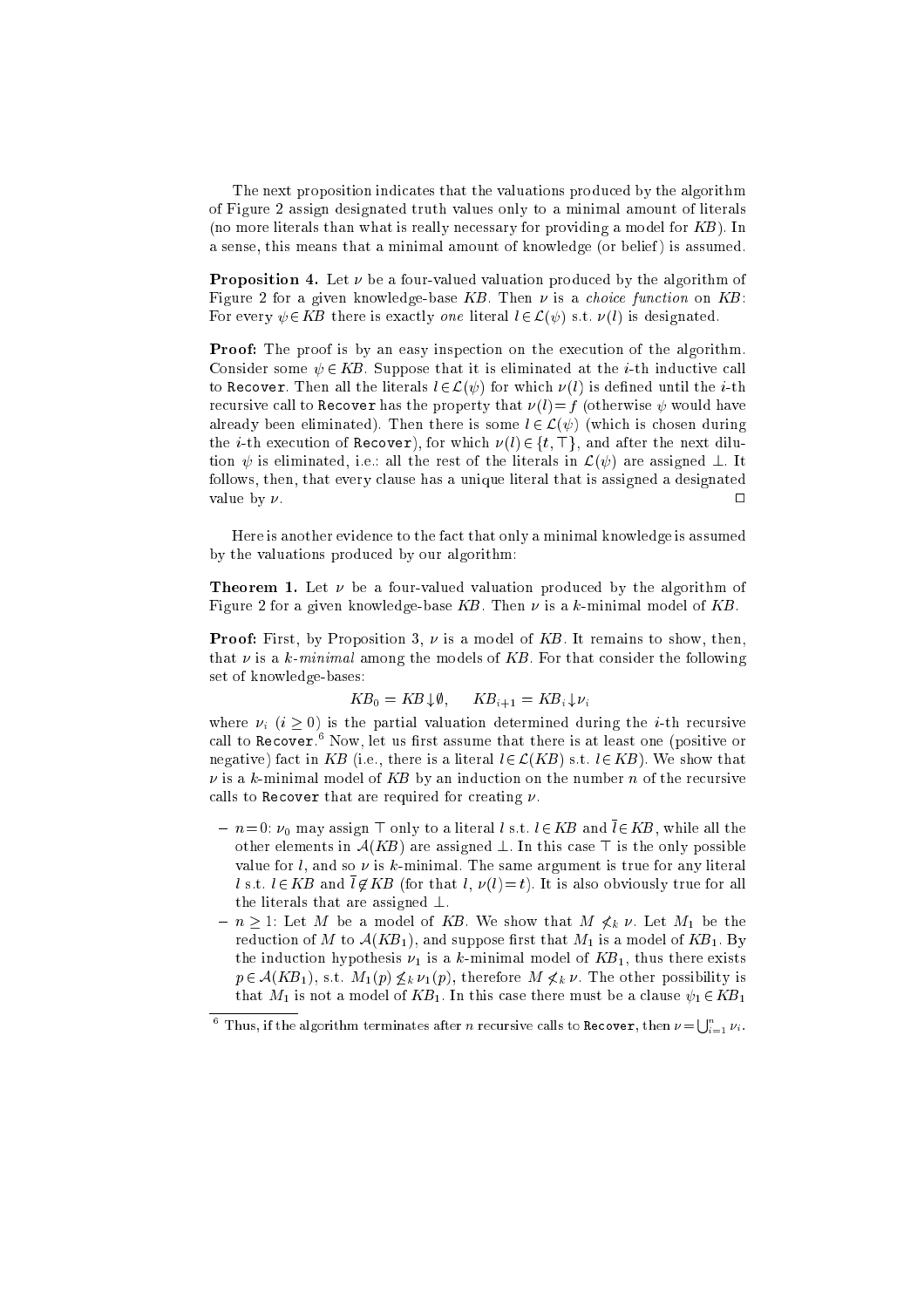s.t.  $M_1(\psi_1) \notin \{t, \top\}$ . Since M is a model of KB, then by Lemma 1 there is a  $\psi \in KB$  and an  $l \in \mathcal{L}(\psi)$  s.t.  $M(l) \in \{t, \top\}$ , and  $\{l\} \cup \mathcal{L}(\psi_1) \subseteq \mathcal{L}(\psi)$ . But then  $\nu(l) \notin \{t, \top\}$  (Otherwise,  $\psi$  is eliminated in the dilution of KB and so  $\psi_1 \notin KB_1$ , while  $M(l) \in \{t, \top\}$ . It follows that  $M(l) \nless k \nu(l)$ , therefore  $M \nless k \nu$ in this case also.

To conclude, it remains to handle the case where there are no facts in KB. In this case our algorithm operates on  $KB' = KB \cup \{l\}$  for some  $l \in \mathcal{L}(KB)$ . But now there is a fact in  $KB'$ , and so by what we have shown above our algorithm produces a k-minimal model for  $KB'$ . Denote this model by  $\nu'$ . We have to show that  $\nu'$  is also a k-minimal model of KB. Indeed,  $\nu'$  is clearly a model of KB. Let M be some other model of KB. If  $M(l) \in \{t, \top\}$  then M is a model of  $KB'$  and so  $M \nless k \nu'$ . Otherwise,  $M(l) \in \{f, \perp\}$ . Consider the subset of formulae of KB in which l appears as a literal:  $KB(l) = \{ \psi \in KB \mid l \in \mathcal{L}(\psi) \}.$ Since  $l \in \mathcal{L}(KB)$ , it follows that  $KB(l) \neq \emptyset$ . Moreover, since we assume that there are no facts in KB, in particular  $l \notin KB$  and  $\overline{l} \notin KB$ , thus  $KB(l) \nsubseteq \{l, \overline{l}\}$ . Now, by the definition of  $\nu$  as a valuation that is produced by our algorithm, for every  $p \in A(KB(l))$  s.t.  $p \neq l$ , we have that  $\nu'(p) = \bot$ . (Such p exist since  $KB(l) \neq \emptyset$  and  $KB(l) \nsubseteq \{l, \overline{l}\}\.$  These atoms are assigned  $\bot$  since all the formulae in  $KB(l)$  are removed after the first dilution of  $KB'$ ). Now, since we assumed that  $M(l) \in \{f, \perp\}$ , then by Lemma 1 there must exist some  $p_0 \in \mathcal{A}(KB(l))$ s.t.  $M(p_0) \in \{t, \top\}$  (Otherwise  $\forall \psi \in KB(l) \ M(\psi) \notin \{t, \top\}$  and so M cannot be a model of  $KB$ ). Thus  $M(p_0) >_k \perp = \nu'(p_0)$  and once again we have that  $M \nless k \nu'$ .  $\Box$ 

Using Theorem 1 we can now show that the algorithm indeed properly recovers inconsistent knowledge-bases.

Theorem 2. For a given knowledge-base KB, the algorithm of Figure 2 produces all the valuations  $\nu$ , for which  $KB_{\nu}$  is a preferred recovered knowledge-base of KB.

**Proof:** By Theorem 1, if  $\nu$  is obtained by our algorithm, then  $KB_{\nu}$  is an element of the following set:

 $\Omega = \{KB_M \mid M \text{ is a } k\text{-minimal model of } KB\}.$ 

It remains to show, therefore, that the algorithm produces valuations  $\nu_i$ , for which  $KB_{\nu_i}$  are the maximal elements of  $\Omega$ . Indeed, given a k-minimal model M of KB, we show that the algorithm produces a valuation  $\nu$  s.t.  $I(\nu, KB) \subseteq$  $I(M, KB)$ , and therefore  $KB_M \subseteq KB_\nu$ .

As in Theorem 1, we denote by  $\nu_i$  the partial valuation that is determined during stage  $i$  of the algorithm (thus, if the algorithm terminates after  $n$  stages, then  $\nu = \cup_{i=1}^n \nu_i$ , and  $M_i$  is the reduction of M to the literals on which  $\nu_i$  is defined. Also, we use the following notations:  $KB_0 = KB \downarrow \emptyset$ , and for every  $i \geq 0$ ,  $KB_{i+1} = KB_i \downarrow \nu_i$ . Now, suppose first that  $Facts(KB_0) \neq \emptyset$  (i.e., there is some [positive or negative] fact in  $KB_0$ ). If  $\{l, l\} \subseteq Facts(KB_0)$  for some literal l, set  $\nu_0(l) = \top$  (note that in this case necessarily  $M(l) = \top$  as well, since M is a model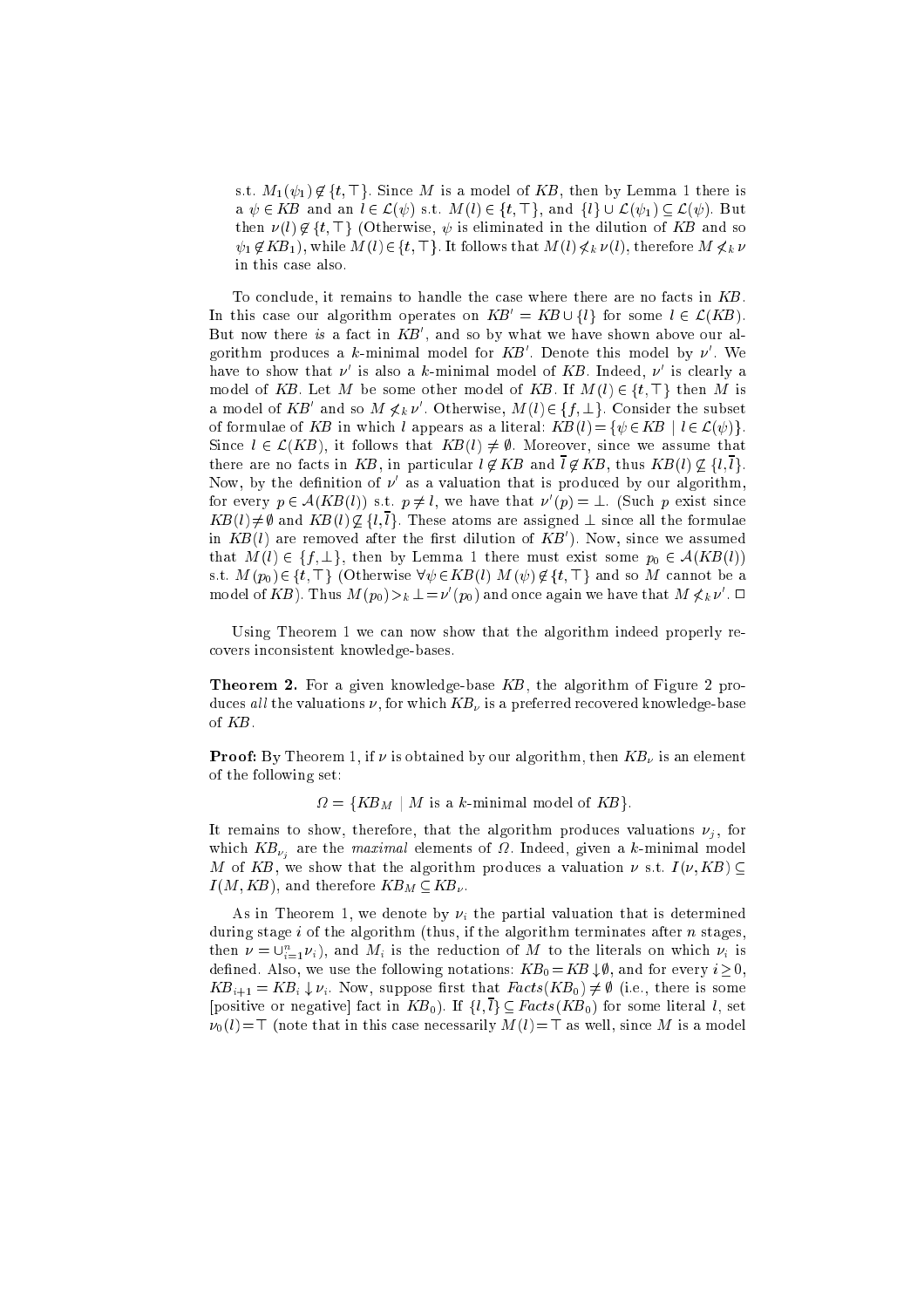of KB and so it must assign  $\top$  to all the facts of KB that are both positive and negative). Otherwise, choose some  $l \in Facts(KB_0)$  s.t.  $M(l) = t$  (such a literal must exist, since  $M$  is a model of  $KB$  and so it must assign designated values to the facts of  $KB_0$ , and set  $\nu_0(l)=t$ . If  $Facts(KB_0)$  is empty, then if there is some  $l \in \mathcal{L}(KB_0)$  s.t.  $M(l) = t$  set  $\nu_0(l) = t$  as well. Otherwise, pick some  $l \in \mathcal{L}(KB_0)$ s.t.  $M(l) = \perp$  and set  $\nu_0(l) = t$  (there must be such a literal, since otherwise  $\forall l \in \mathcal{L}(KB_0) \ M(l) \in \{\top, f\}$  and since  $Facts(KB_0) = \emptyset$ , this implies that M is not  $k$ -minimal, since one can easily construct a model of  $KB$  which is  $k$ -smaller than M by changing one of the f-assignments of M to  $\perp$ , or one of the T-assignments of M to t). Now, in order to determine  $\nu_1$  we follow a similar procedure, this time for  $KB_1$ : If  $Facts(KB_1) \neq \emptyset$  then if  $\{l,\overline{l}\} \subseteq Facts(KB_1)$  for some l, set  $\nu_1(l) = \top$ (note that in this case necessarily  $M(l) = \top$  as well, since by the construction of  $\nu_0$ , we have that  $KB_1 = KB \downarrow \nu_0 \subseteq KB \downarrow M_0$ , and so  $\{l, l\} \subseteq KB \downarrow M_0$  as well, which means that M must assign l the value  $\top$  in order to be a model of KB). Otherwise, if there is some  $l \in Facts(KB_1)$  s.t.  $M(l) = t$  set  $\nu_1(l) = t$  as well. Otherwise, pick some  $l \in Facts(KB_1)$  s.t.  $M(l) \in \bot$  (again, such an l must exists. Otherwise, by the same reasons considered above, we will have a contradiction to the fact that M is a k-minimal model of KB), and set  $\nu_1(l)=t$ . The procedure in case that  $Facts(KB_1)=\emptyset$  is the same as the one in case that  $Facts(KB_0)=\emptyset$ .

Now, repeat the same process until for some  $n$ ,  $KB_n$  becomes empty. Let  $\nu \! = \! \cup_{i=1}^{\infty} \nu_i$  . The following two facts are easily verified:

- 1. In the process of creating  $\nu$  we followed the execution of the algorithm along one path of its search tree. Hence  $\nu$  is obtained by our algorithm when KB is given as its input.
- 2. If  $\nu(l)=\top$  then  $M(l)=\top$  as well (see the notes whenever  $\nu_i(l)=\top$ ).

By (2),  $I(\nu, KB) \subseteq I(M, KB)$ , and so  $KB_M \subseteq KB_\nu$ . Thus, by (1), an output  $\nu$  of the algorithm corresponds to a preferred recovered knowledge-base  $KB<sub>\nu</sub>$ </sub> of  $KB$ .  $\Box$ 

Clearly, large knowledge-bases that contain a lot of contradictory information may be recovered in many different ways. Therefore, computing all the preferred recovered knowledge-bases in such cases might require a considerable amount of running time. It is worth noting, however, that arbitrary recovery of a given knowledge-base KB (i.e., producing some preferred recovered knowledge-base of  $KB)$  obtains quite easily. This is so since the execution time for producing the first output (valuation) is bounded by  $O(|\mathcal{L}(KB)| \cdot |KB|)$ ; A construction of the first output requires no more than  $|\mathcal{L}(KB)|$  calls to Recover (as there are no more than  $|\mathcal{L}(KB)|$  picked literals), and each call takes no more than  $O(|KB|)$ running time.

We conclude this section with some notes on practical ways to reduce the execution time of the algorithm.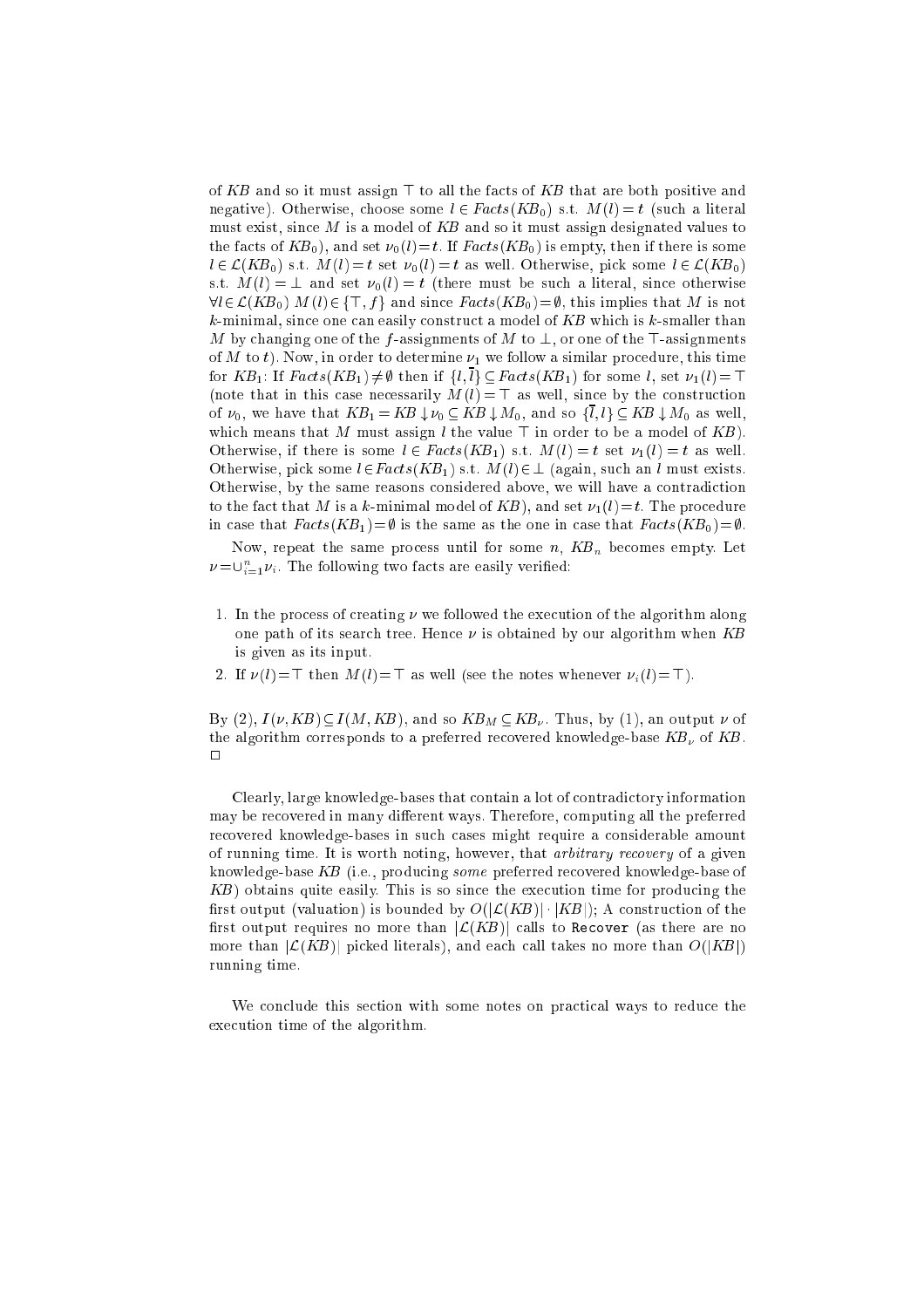#### A. Pruning of the search tree

Let us consider once again the search tree of Figure 3. Denote the paths in this tree from the leftmost righthand by  $1, \ldots, 12$ . Clearly, paths 1 and 2 yield the same result. Similarly, the same valuation is produced in paths 3,6,7,11,12, and the remaining paths in the search tree also yield the same valuation. It is possible to avoid such duplications by performing a backtracking once we find out that we are constructing a valuation which is the same as another valuation that has already been produced before. Indeed, note that a path  $i$  in the search three of the algorithm corresponds to a sequence of partial valuations  $\nu^{\circ}_0, \nu^{\circ}_1, \ldots, \nu^{\circ}_{n_i}$  that are constructed along its nodes. Thus, if we denote by  $\mathcal{A}(KB)[\mu]$  the elements of  $A(KB)$  on which the partial valuation  $\mu$  is defined, then it is possible to terminate the  $j$ -th flow of the algorithm (terminology: to *prune* the  $j$ -th subtree) at stage m iff there is a flow  $i < j$ , s.t.  $\bigcup_{k=1}^{m} \mathcal{A}(KB)[\nu_k^i] = \bigcup_{k=1}^{m} \mathcal{A}(KB)[\nu_k^j]$ .

Example 3. In Figure 3 the problems  $\alpha$  is the paths  $\alpha$  ,  $\alpha$  ,  $\alpha$  ,  $\alpha$  is marked with an asterisk. Thus, only paths 1, 3, and 4 of the search tree are not pruned. They yield, respectively, the *k*-minimal models  $M_1,\,M_{42},$  and  $M_{40}$  of  $\mathcal{KB}$ .

Obviously, the pruning consideration might drastically improve the search mechanism of the algorithm. The tradeoff is that for checking the pruning condition we have to use much more memory space, since the algorithm has to keep tracks to valuations that correspond to previous search flows.

#### B. Handling unrelated information

There are many cases in which a new information should not affect any previous conclusion." In such cases a plausible mechanism of belief revision should not retract any previous conclusion. Therefore, the general expectation is that in these cases the computational complexity of adding the new data to the knowledgebase and computing its new consequences would be relatively low. Detecting those cases and finding an appropriate methodology to handle them is sometime called "the irrelevance problem". In the next proposition we show that in cases where a totally irrelevant information arrives, it is possible to avoid executing the recovery algorithm; The new data can safely be added to any preferred recovered knowledge-base without damaging any of its properties.

**Proposition 5.** Let  $KB_1$  and  $KB_2$  be two subsets of a knowledge-base KB that satisfy the following conditions:

(a) 
$$
KB_1 \cup KB_2 = KB
$$
, (b)  $\mathcal{A}(KB_1) \cap \mathcal{A}(KB_2) = \emptyset$ <sup>9</sup>, (c)  $KB_1$  is consistent.

<sup>7</sup> As noted in Example 3, these are exactly the models with whom the prefered recovered knowledge-bases of KB are associated.

This is the case, for instance, where there is no evidence of any relation between the new data and the old one.

 $^{\circ}$  In case that conditions (a) and (b) are satisfied we say that KB<sub>1</sub> and KB<sub>2</sub> are a partition of KB.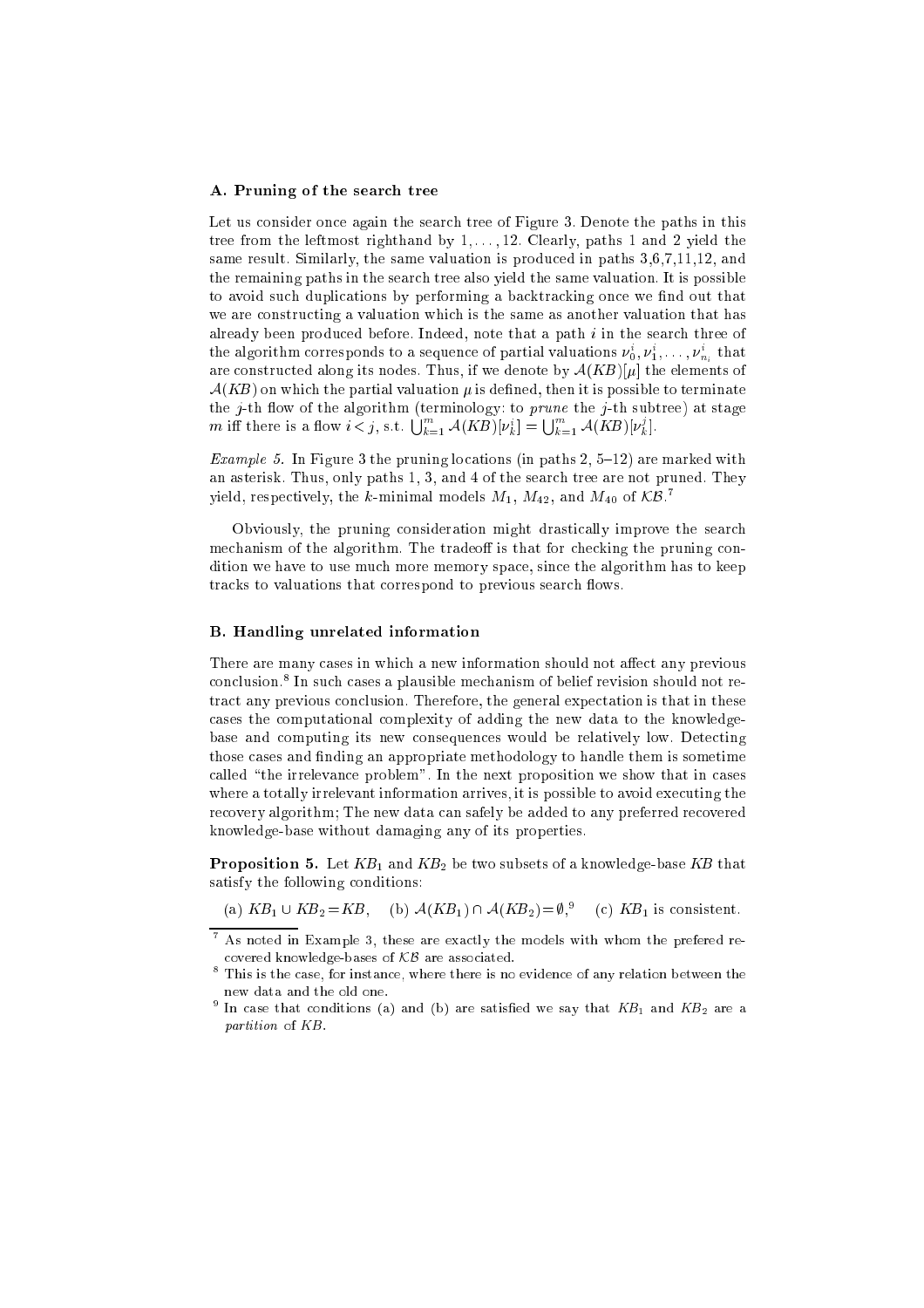If S is a preferred recovered knowledge-base of  $K\!B_2$ , then  $S\cup K\!B_1$  is a preferred recovered knowledge-base of KB.

**Proof:** For the proof we need the following result:

**Lemma 5-A:**  $[1, 2]$  For every model M of a knowledge-base KB there is a kminimal model M' of KB s.t.  $M' \leq_k M$ .<sup>10</sup>

Suppose now that S is a preferred recovered knowledge-base of  $KB<sub>2</sub>$ . Then it is associated with some k-minimal model  $\nu_2$  of  $KB_2$ , i.e.  $S = (KB_2)_{\nu_2}$ . Also, since  $KB_1$  is classically consistent, it has a classical model, denote it  $\nu_1.$  Now, consider a valuation  $\nu$  that is defined for every atomic formula p as follows:

$$
\nu(p) = \begin{cases} \nu_1(p) & \text{if } p \in \mathcal{A}(KB_1) \\ \nu_2(p) & \text{if } p \in \mathcal{A}(KB_2) \end{cases}
$$

Since  $A(KB_1) \cap A(KB_2) = \emptyset$ ,  $\nu$  is well defined. It is also easy to see that  $\nu$  is a model of KB, and that  $KB_{\nu} = (KB_2)_{\nu} \cup (KB_1)_{\nu} = S \cup KB_1$ . By Lemma 5-A there is a k-minimal model M of KB s.t.  $M \leq_k \nu$ . In particular,  $I(M, KB) \subseteq I(\nu, KB)$ , and so  $KB_{\nu} \subseteq KB_{M}$ . But  $KB_{\nu} = S \cup KB_{1}$ , and since S is a maximal recovered knowledge-base of  $KB_2$ ,  $KB_\nu$  must be a maximal recovered knowledge-base of KB. Thus  $KB_M = KB_v = S \cup KB_1$  is a maximal recovered knowledge-base of KB and it is associated with a *k*-minimal model of *KB*. Hence  $S \cup KB_{1}$  is indeed a preferred recovered knowledge-base of  $KB$ .

Note that an immediate consequence of Proposition 5 is that in case that KB is classically consistent, then KB itself is the (only) preferred recovered knowledge-base, as indeed one expects.

*Example 6.* Consider again our canonical example  $(1, 3, 4)$ . Let  $\mathcal{A}\mathcal{B} = \mathcal{A}\mathcal{B}\cup\mathcal{B}$  $\{u, \neg v \lor w\}$ . The prefered recovered knowledge-bases of  $\mathcal{KB}\;$  are simply obtained by adding  $\{u, \neg v \vee w\}$  to each prefered recovered knowledge-base of KB. I.e., the preferred recovered knowledge-bases of  $\mathcal{KB}'$  are  $\{p, \neg p\lor h, \ h\lor r, \ h\lor s, \ u, \neg v\lor w\}$ and  $\{\neg q, q \lor r \lor s, q \lor \neg r \lor \neg s, h \lor r, h \lor s, u, \neg v \lor w\}.$ 

It follows that in many cases it is possible to drastically reduce the execution time of the algorithm: If the knowledge-base under consideration can be partitioned into two subsets such that one of them is classically consistent, then in order to recover the knowledge-base it is sufficient to activate the algorithm only on the inconsistent subset, and then to add the consistent set to every preferred recovered knowledge-base that is obtained by the algorithm.

### 4 Conclusion

In this work we have introduced a simple algorithmic method for restoring the consistency of inconsistent knowledge-bases. Restoration of consistent data is a

<sup>1</sup> ms property is sometimes called smoothness  $[10]$  or stopperaness  $[11]$ .